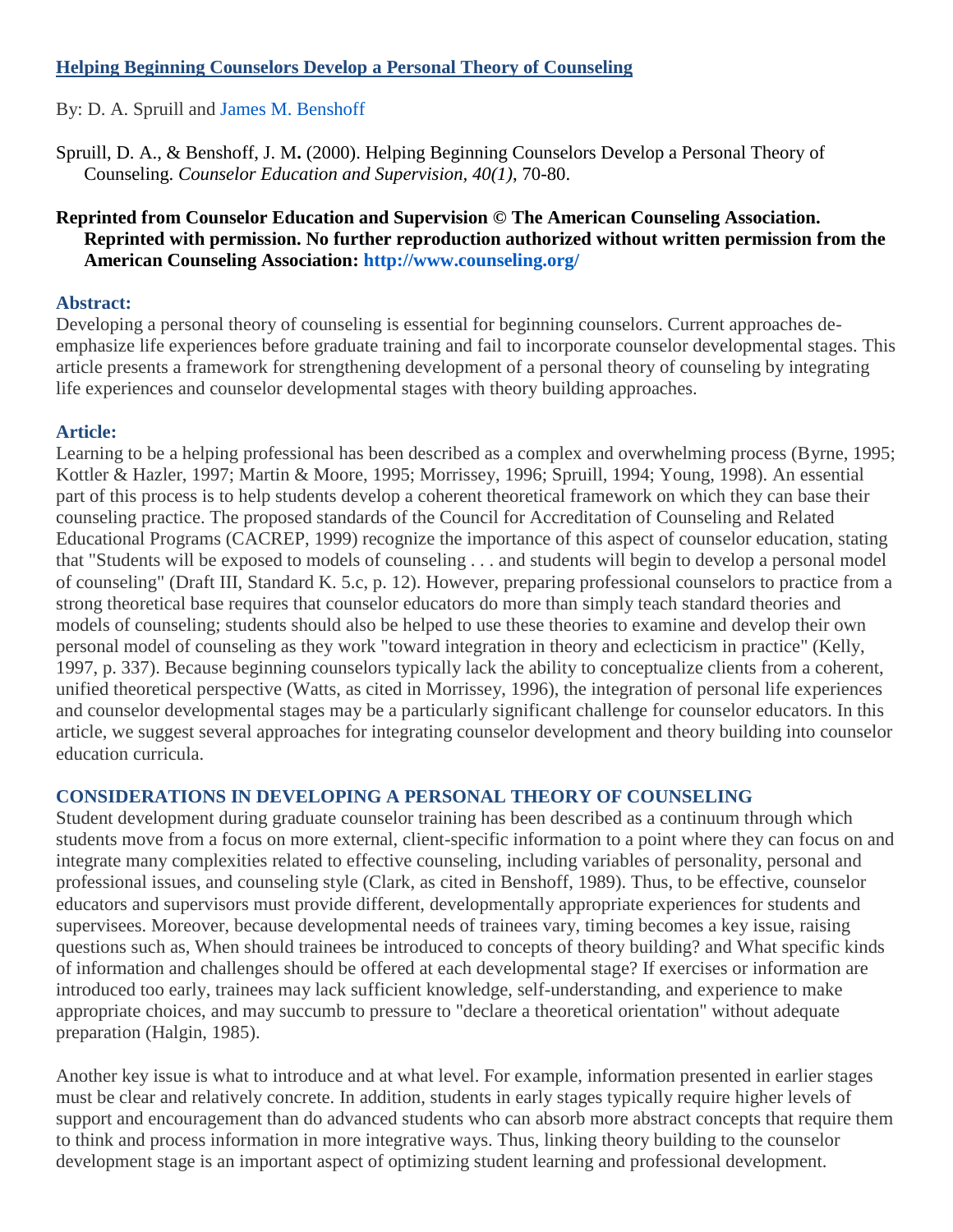Integrating a framework for theory building into graduate training programs offers a number of potential benefits. From the beginning, students would begin to develop their own personal theory of counseling along with essential skills to understand and critically evaluate different counseling approaches. Early introduction could help ease the transition from student to professional by providing counselor trainees with a structure to reconsider and revise personal theory throughout their careers. A theory-building framework could also be a useful tool for supervisors to help supervisees integrate knowledge and training with personal values and beliefs in the context of counseling with actual clients. Finally, explicitly addressing theory building in counselor training may help students better understand that professional development involves "an increasingly higher order integration of the professional self and the personal self" (Skovholt & Ronnestad, 1992, p. 507) by emphasizing the importance of consistency among these two life areas (Guy, 1987).

Skovholt and Ronnestad (1992) proposed a stage model of counselor development that defines three broad stages, each with its own characteristic processes and tasks. In the Pretraining Stage, students draw from their natural helping abilities and are concerned primarily with using knowledge from their life experience to be a sympathetic friend. The Training Stage represents a transition to counseling professional and involves organizing and supplementing natural helping behaviors with methods of functioning that are externally imposed by the training program.

In the Post-Training Stage, students become practicing counselors and face issues of integrating externally imposed expectations with their internal selves. Integral to each of these stages is personal reflection and processing of the learning experiences that occur throughout training and professional practice.

## **[A FRAMEWORK FOR THEORY BUILDING](http://ehis.ebscohost.com/ehost/detail?vid=3&hid=5&sid=6dcb7c15-8e2f-420c-969f-56d5fe360665%40sessionmgr10&bdata=JnNpdGU9ZWhvc3QtbGl2ZQ%3d%3d#toc)**

Theory building in counseling has been addressed in terms of theory-building questions (Piercy & Sprenkle, 1988), learning activities (Piercy & Sprenkle, 1986), principles for organizing integrative efforts (Lebow, 1987; Thomas, 1992), counselor formation activities (Byrne, 1995), theoretical orientation as a basis for practice (Liddle, 1982), and theoretical constructs and processes (Aradi & Kaslow, 1987). Although these approaches to theory building provide counselors with tools to clarify personal beliefs and practices, they de-emphasize or ignore life experiences before graduate training and fail to incorporate stages of counselor development.

The framework for theory building presented in this article has been used successfully in graduate counseling and practicum courses and in professional workshops. Our approach to theory building has three phases that correspond generally with Skovholt and Ronnestad's (1992) stages (noted in parentheses): Phase 1-Personal Beliefs (Pre-Training), Phase 2-Counseling Theories (Training), and Phase 3-Personal Theory of Counseling (Post-Training). Each phase reflects the developmental stages of students, thus facilitating its application in the appropriate stage of graduate training (e.g., beginning, advanced). For example, as beginning counselor trainees, students typically struggle to learn and understand large amounts of objective information with little time to integrate this new knowledge. For these students, focusing on Personal Beliefs (Phase 1), can help increase awareness of themselves and others by engaging them in introspective activities that encourage them to explore their personal values, beliefs, and motivations for becoming professional helpers. This focus on what students already know at a time when they are being exposed to new information related to counseling can help "ground" them (i.e., they do know something) and lay the foundation for critically considering how what they are learning fits who they are as individuals.

During Phase 2 (Counseling Theories), students study and experiment with different theoretical approaches to counseling and begin to integrate new "external" knowledge with their "self" knowledge. At this stage, students still may be overwhelmed by the amount of information to be absorbed and assimilated and struggle to integrate information into coherent and cohesive ways of thinking about or behaving with clients. In this phase, students can benefit from reviewing their personal beliefs (explored in Phase 1) in the context of what they are learning about counseling theories, approaches, and the helping process. This can be as simple as raising questions in class such as, "How does this theory fit with your beliefs about the change process?" "Do you see ways in which this approach to counseling might not work so well for you as a counselor?" or "With what kinds of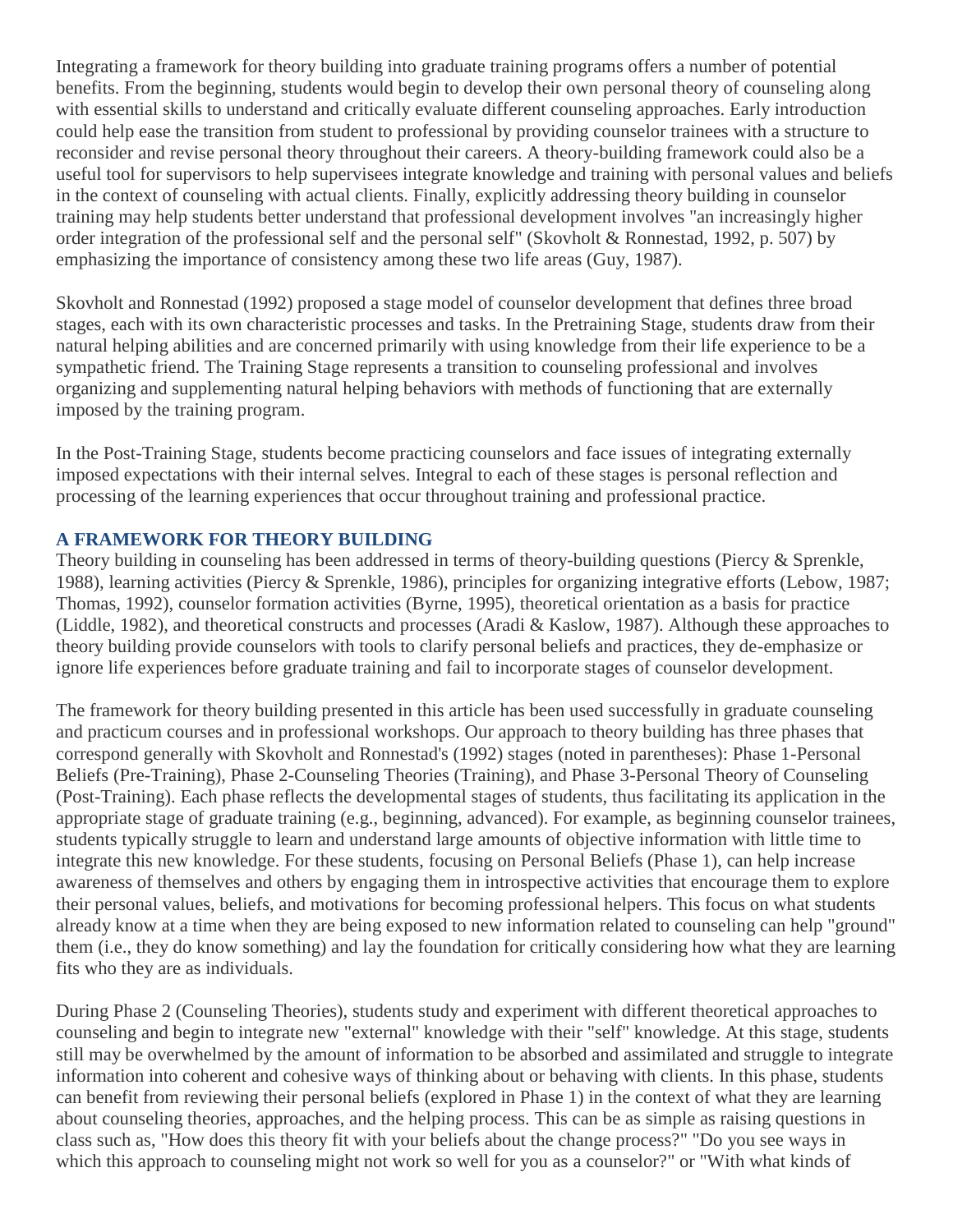issues or clients would this theory seem to work best?" Useful tables outlining the major theories and philosophies can be found in counseling theory textbooks such as Theory and Practice of Counseling and Psychotherapy (Corey, 1996). Counselor educators should be sensitive to the strong need of students at this stage for approval and validation. Allowing students to freely explore and discuss their beliefs without undue external influence is critical to the professional development process.

In Phase 3 (Personal Theory of Counseling), students involved in practicum and internship experiences actively practice and attempt to master counseling skills, techniques, and concepts. Through practice sessions and actual counseling with clients, students have opportunities and challenges related to "trying on" (and trying out) different theoretical approaches, strategies, and techniques. Although they exhibit varying degrees of confidence in their knowledge and skills, students in this phase are typically able to begin integrating their pretraining experiences, graduate school learning, and emerging professional practices into a personal theory of counseling (Skovholt & Ronnestad, 1992). Thus, a critical role for practicum and internship supervisors is to help students use the hands-on experience and knowledge they are acquiring to revisit, critically examine, and discuss their personal theory of counseling. This integration continues after graduation and ideally becomes an ongoing challenge for professional counselors as they move through different developmental stages in their personal and professional lives, and as details of their work change (e.g., different work environments, client populations, presenting issues, or specializations).

## **[APPLICATION](http://ehis.ebscohost.com/ehost/detail?vid=3&hid=5&sid=6dcb7c15-8e2f-420c-969f-56d5fe360665%40sessionmgr10&bdata=JnNpdGU9ZWhvc3QtbGl2ZQ%3d%3d#toc)**

Counselor educators use many approaches to help students develop awareness of their personal strengthsweaknesses, worldviews, and professional positions. The framework for theory building discussed here offers a structure that can guide counselor educators to link specific approaches with appropriate counselor developmental stages. The next step is to link specific exercises and activities to each of these phases so that counselor educators and supervisors can incorporate personal theory building into learning experiences for both beginning and advanced counseling students. Although some activities may already be familiar, applying them within a theory-building framework can result in more intentional, integrative, and effective teaching to enhance student knowledge and awareness. A summary of suggested learning activities for each phase is found in Table 1.

# **TABLE 1.** *[Framework for Theory Building](http://ehis.ebscohost.com/ehost/detail?vid=3&hid=5&sid=6dcb7c15-8e2f-420c-969f-56d5fe360665%40sessionmgr10&bdata=JnNpdGU9ZWhvc3QtbGl2ZQ%3d%3d#toc)*

Legend for Chart:

- A Theory Building Phase
- B Student Need
- C Classroom/Supervision Activity

B  $\overline{C}$ 

A

Phase 1 Personal Beliefs

> Learning a variety of information Integration of new knowledge Discovering/evaluating personal issues

Small group discussions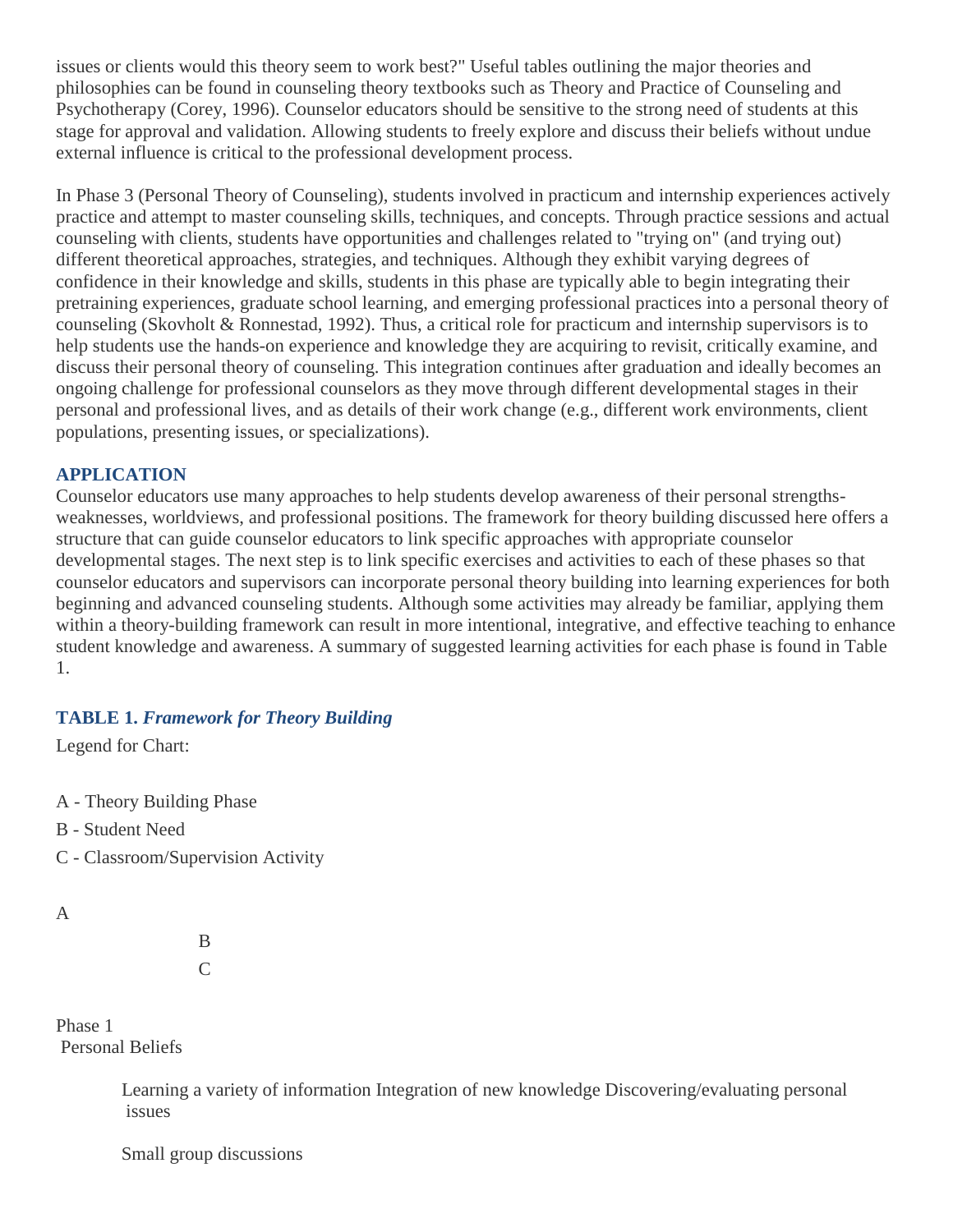Sharing of personal revelations Introspective activities Questionnaires Supporting personal beliefs Identifying beliefs and orientations of other students

# Phase 2

Counseling Theories

Approval and validation Susceptible to external influence

 Clarifying and integrating theories Reviewing personal beliefs Reflecting on emerging or potential theories of individual counseling Merging of internal and external influences Selecting and defending counseling approaches Integrating choices with previous knowledge of personal beliefs Identifying beliefs and orientations of other students

# Phase 3

Personal Theory of Counseling

 Integration of pretraining experiences, graduate school learning, and emerging professional practices

 Emphasizing the connection between personal beliefs and counseling practices Organizing counseling theories into discrete elements (e.g., view of healthy functioning, role of the

therapist)

Comparing and contrasting theories

Theory building questions

Identifying beliefs and orientations of other students

Students benefit from structured classroom activities during all three phases of theory building. Specific classroom approaches in Phase 1 (Personal Beliefs) are designed to help students integrate new learning and information with personal issues and orientations and to promote personal discovery. Such activities may include conducting a theories or personal beliefs debate in which students adopt particular positions within a theoretical continuum and debate strengths and weaknesses with other students. In this activity, students often must take and justify positions that are contrary to their own. Through this exercise in perspective taking, students are forced to consider theoretical positions that they may have initially rejected. Another exercise appropriate for this phase is having students discuss the nature of the change process and their role in helping clients make changes in their lives. This activity can help students identify their fundamental assumptions and ideas about change that should assist them in critically evaluating theories to determine which ones best align with their individual beliefs about helping.

In Phase 2 (Counseling Theories), it is crucial to integrate personal beliefs with students' increasing knowledge of counseling theories. Because of strong needs for approval and susceptibility to external influences at this phase, students can benefit from activities to help them objectively view and evaluate their newly emerging theoretical positions. It is particularly important for students to integrate theoretical information with knowledge gained from discussing their personal beliefs when studying theories and preparing for the practicum-internship experience. This can be facilitated in several ways. First, it is crucial for students to integrate theoretical information with knowledge gained from discussing their personal beliefs when studying theories and preparing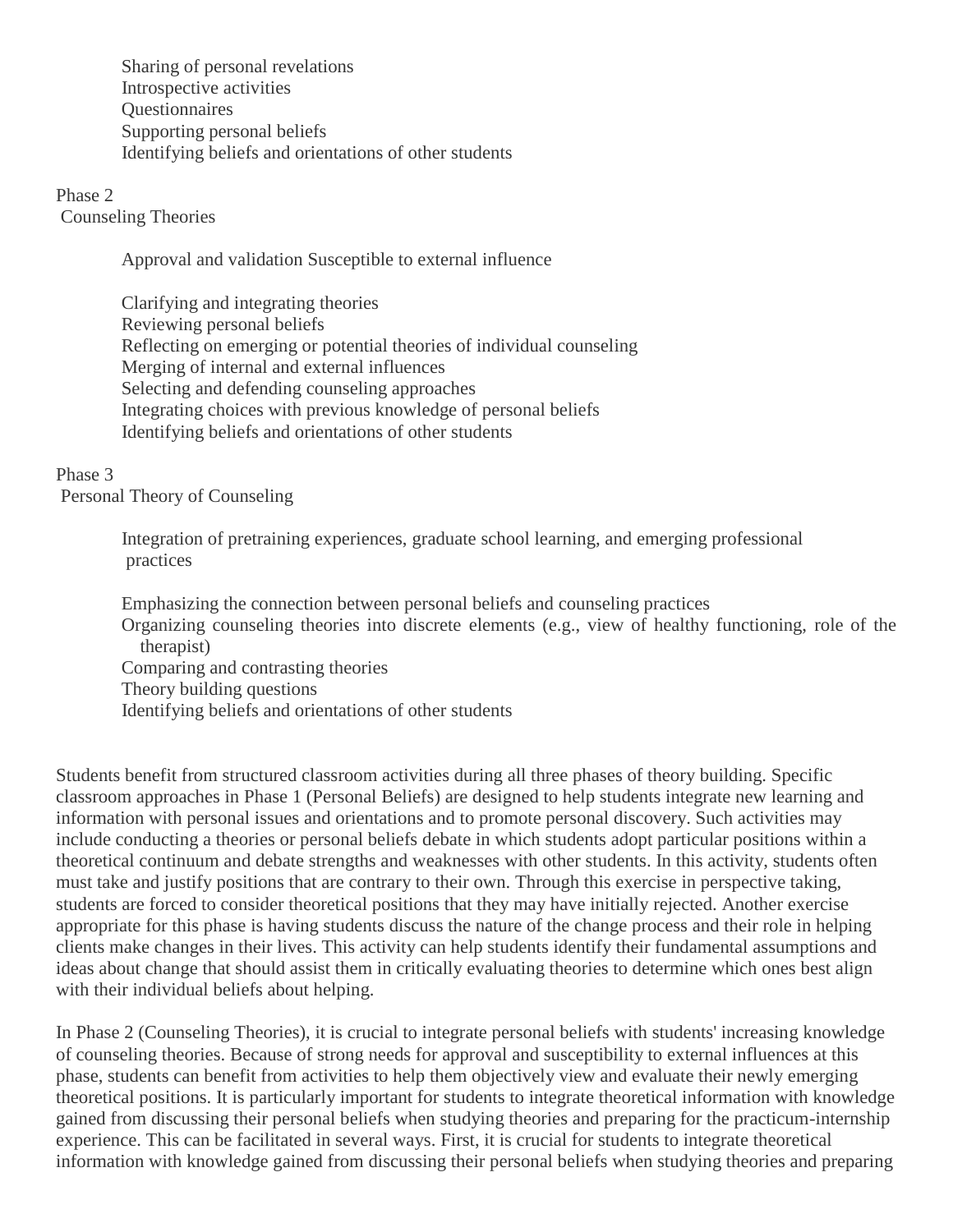for the practicum-internship experience. Aradi and Kaslow (1987) developed a comprehensive chart that allows students to examine theories and personal beliefs along six dimensions: Explanatory power, Diagnostic power, Therapeutic power, Prognostic power, Evaluative power, and Preventive power. Each of the dimensions contains questions that are appropriate for classroom discussion and can be used as the basis for a more formal written paper addressing the interrelationships of internal and external influences. Broad-based, theory-oriented questions include the following: "To what extent does the theory provide a conceptualization of dysfunction?" (Explanatory power); "How is change effected?" (Therapeutic power); and "Does the approach reflect an optimistic, neutral, or pessimistic view of the human condition?" (Prognostic power). A more structured series of discussion questions might include thought-provoking variables such as

- Dysfunction is past-, present-, or future-focused (Explanatory power)
- Diagnosis is concerned with absent-discrete behaviors, behavioral patterns, or unifying constructs (Diagnostic power)
- Therapist is nondirective; style is varied or directive (Therapeutic power).

By examining theories and personal beliefs along similar dimensions, it is easier to "develop an integrated model which is theoretically consistent and personally congruent" (Aradi & Kaslow, 1987, p. 603). The six dimensions are "atheoretical" and provide the necessary structure for students to integrate their own beliefs with different theoretical approaches. They can be used in large and small group discussions and students quickly become accustomed to thinking and conceptualizing theories and personal beliefs within these dimensions.

Another way of approaching theory building is by integrating thought-provoking questions from various related professional development viewpoints throughout a semester course. Byrne (1995) included "Counselor Formation Activities" after each chapter in the text Becoming A Master Counselor. Questions are designed to determine "how you know what you know" and include "Do you describe yourself as one whose knowledge and beliefs are fundamentally rooted in science, mysticism, rationalism, tradition, or another source?" and "Give studied thought to the origins or reasons for any changes in epistemic commitments you identify that have resulted in life-view changes" (pp. 43-44). Byrne suggested other activities (field tested by us) that include conducting structured interviews with practicing counselors and asking about their training, development, and theoretical orientations, and reading articles and books on counselor development, such as What You Never Learned in Graduate School (Kottler & Hazler, 1997), A Curious Calling: Unconscious Motivations for Practicing Psychotherapy (Sussman, 1992), or The Counselor Intern's Handbook (Faiver, Eisengart, & Colonna, 1995).

In a more formal approach, students take a more in-depth look at their personal beliefs by completing a paper titled "My View of Human Nature" or "My Personal Beliefs About Human Nature." In this paper, students expand on their previous knowledge about personal beliefs and must explain the origin of these beliefs and how the beliefs influence their worldview. Topics within the paper can include student background and life experiences, personal characteristics, beliefs-values, personal strengths-weaknesses, definitions of health and pathology, theory of personality, and philosophy or view of human nature. Variations may include using the paper as a reference or standard to compare and contrast counseling theories with personal beliefs, as a basis for discussion in class or supervision groups, or as a semester-long project that integrates theories and personal beliefs into a personal theory of counseling.

Piercy and Sprenkle (1988) developed a set of theory-building questions that are useful for integrating theoretical (knowledge), personal (beliefs), and practice viewpoints when conducting classroom activities in Phase 3, Personal Theory of Counseling. The questions can be used throughout the semester in group discussions as students are asked to continually examine personal beliefs, counseling practices, and their emerging personal theory of counseling. The questions are also effective tools during supervision as students are challenged to explain and justify their counseling strategies and interventions. Questions include the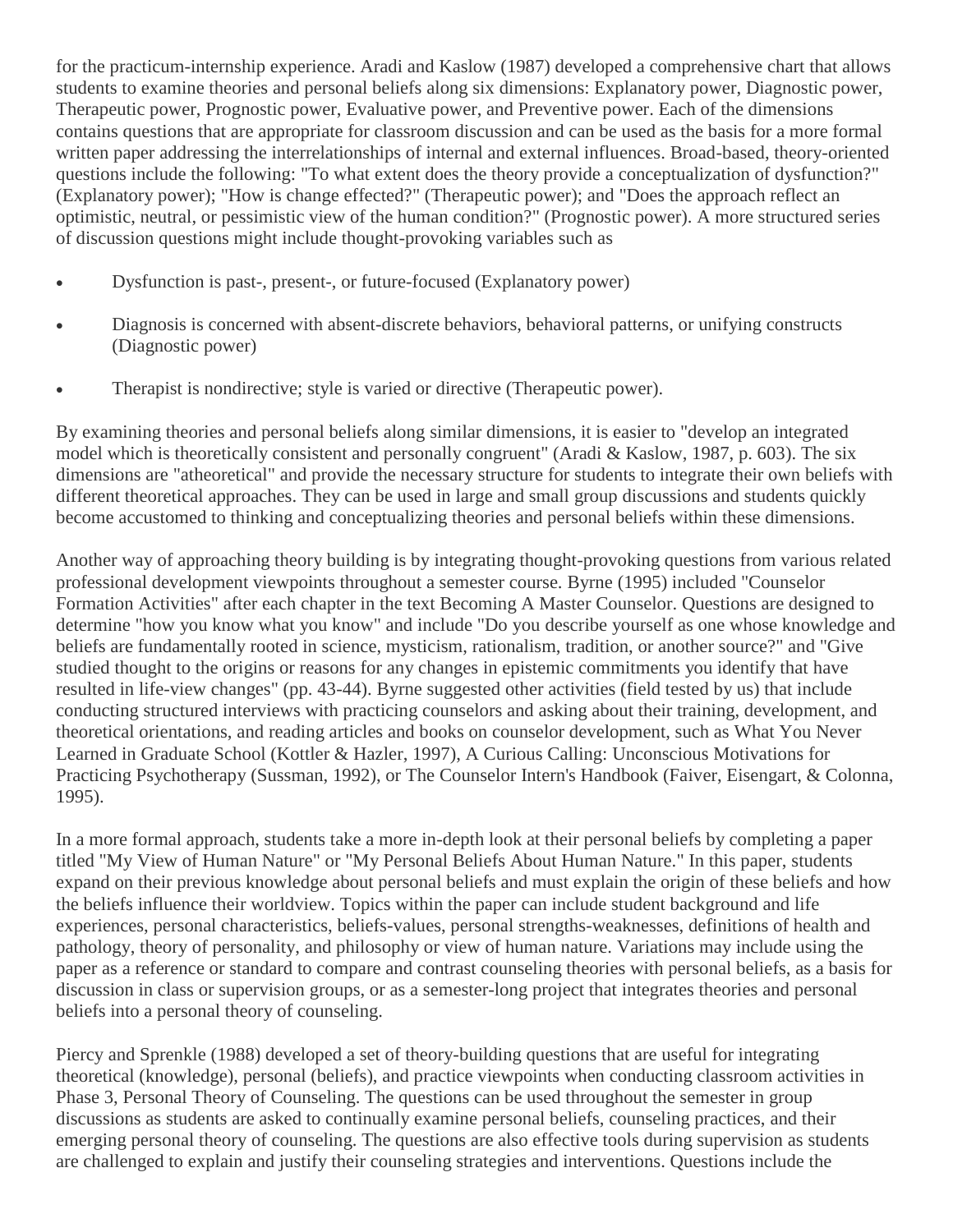following: "What are the major goals of your treatment approach?" "What personal qualities do you believe are important for the therapist to demonstrate in treatment?" "How has your counseling approach changed since entering this training program?" and "How important are the following in your own evolving theory" (e.g., intrapsychic dynamics, skill building, assessment)? The focus of the questions is on supervisees' emerging personal "style" of counseling, the appropriateness of approaches used, and consistency with personal beliefs. Conceptualizing counseling practices in this manner emphasizes the need to understand how we practice, what our approaches are based on, and the evolutionary nature of counselor development. The practicing professional also will find these questions helpful during the lengthy posttraining stage of counselor development. A yearly "check-up" is advisable for all counselors to reflect on changes in personal beliefs, theoretical orientation, and professional practices.

A particularly effective and fun activity at any phase of the theory-building model is for students to try to identify the beliefs and orientations of other students. Students gain experience in carefully examining and clarifying their own beliefs and approaches as well as in understanding the orientations of others. What can make it a fun and powerful learning experience is hearing peers think about, critique, and justify the appeal and usefulness of different theoretical approaches. This frequently results in participants reexamining their original perspectives. We have also found that students enjoy the opportunity to hear and challenge the opinions of their peers. This begins to encourage a process of peer consultation that can be critical for ongoing professional development during graduate training and throughout counselors' professional careers (Benshoff, 1992).

#### **[DISCUSSION AND RECOMMENDATIONS](http://ehis.ebscohost.com/ehost/detail?vid=3&hid=5&sid=6dcb7c15-8e2f-420c-969f-56d5fe360665%40sessionmgr10&bdata=JnNpdGU9ZWhvc3QtbGl2ZQ%3d%3d#toc)**

Developing a personal theory of counseling is an essential part of the training and development of counselors and provides the basis for informed and effective counseling practice. This process begins during graduate training and continues throughout one's professional career (Byrne, 1995; Young, 1998). Providing a structured and developmentally appropriate approach to theory building in counselor training programs may increase the level of learning and reinforce theory building as an important and ongoing part of professional development.

Models of counselor development emphasize the need for appropriate timing in introducing students to each phase of the theory-building process. A theory-building framework such as the one presented here can provide counselors with a solid foundation and structure for regular evaluation of their practice and a theoretical base to understand and intervene with clients. Specific classroom activities presented can easily be incorporated into existing curricula to assist students in developing a personal style of counseling. As counselor educators, we know that students change because of their training and experiences during their graduate programs in counseling. From developmental perspectives, we also know that developmental changes take time and that efforts to affect development must be sustained and intentional. Integrating a framework for theory building into counselor education curricula from the beginning of a student's program has the potential to intentionally move him or her toward creating a strong personal theoretical foundation on which to build relationships and interventions with clients. From a training perspective, we need to develop and share a much bigger "menu" of ideas, strategies, and techniques for incorporating theory building into different courses and coccuricular experiences in ways that are appropriate to students' changing developmental levels.

In addition, research is needed to assess the effectiveness and value of such a framework for promoting counselor development during training and throughout one's career, as well as for improving counselor effectiveness in working with clients. Specifically, research Is needed to examine students' developmental levels from beginning master's student to beginning (postgraduate) professional counselor. One approach would be to develop specific theory-building competencies for each stage and methods to measure student progress and determine readiness for each successive stage. In this way, student developmental progress could be quantified and training and supervision more easily individualized. Stage-specific activities, teaching methods, and interventions could be developed and compared with more traditional approaches to determine effectiveness.

Attention is also needed to identify barriers to counselor development and interventions to overcome them. Skovholt and Ronnestad (1992) suggested that because students and recent graduates go through an extended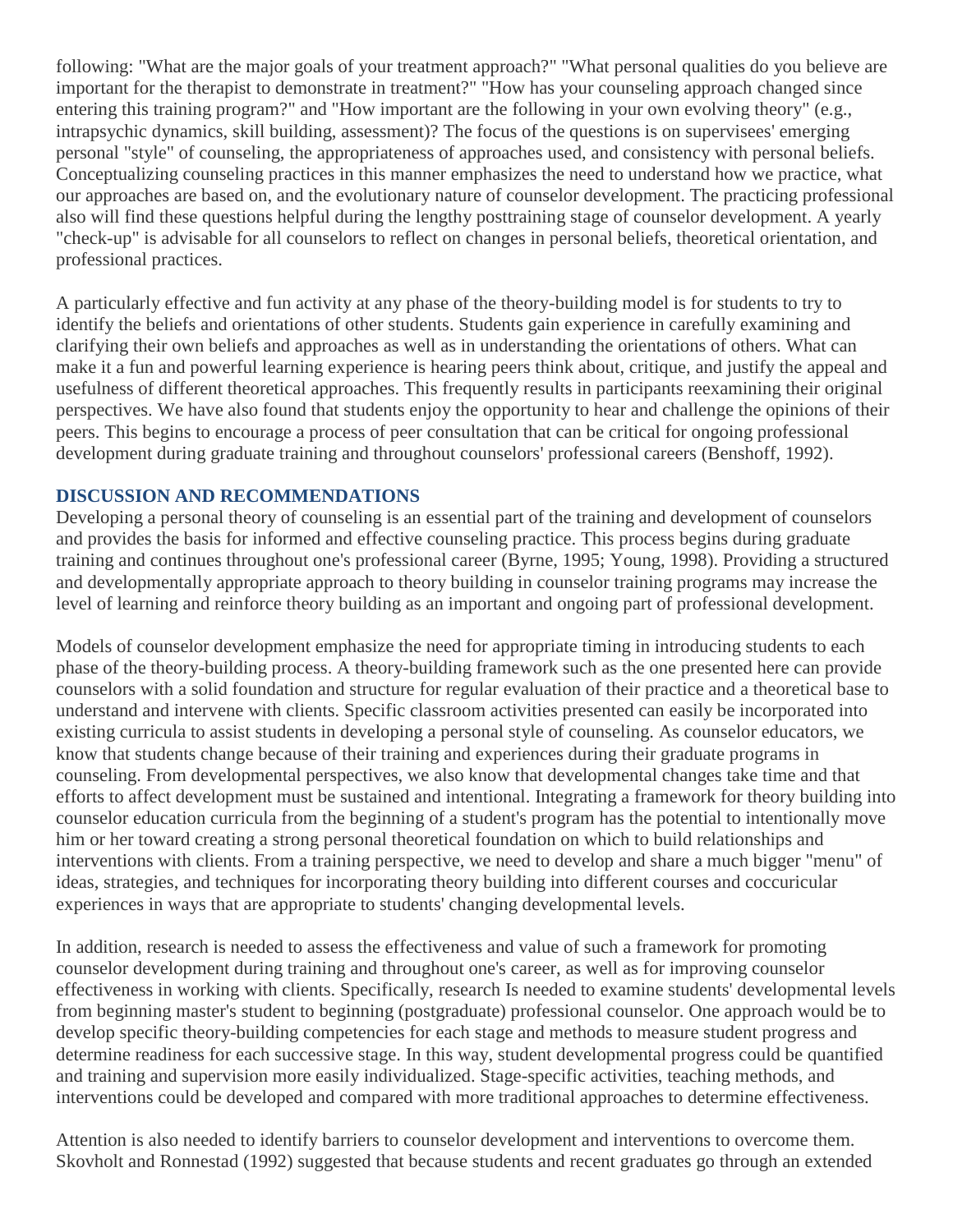period of evaluation by professors and supervisors, they often develop an external and rigid approach to their role, working style, and conceptualization abilities. Thus, concern about external evaluation can create barriers to personal reflection, self-knowledge, and effective counseling. Identifying specific aspects of evaluation that can impede student development and developing strategies to reduce the threat of evaluation can be critical in helping counselor educators and supervisors design more supportive educational environments.

The process of "integration of the professional self and the personal self (Skovholt & Ronnestad, 1992, p. 507) is an area of professional development about which little is known. Although it is accepted that this integration occurs, more information is needed about how the process occurs, whether or not the process can be subdivided into definite stages, the tasks that must be mastered at each stage, and the specific ways students can be prepared to more successfully master developmental challenges. Finally, we hope that our discussion of the importance of developing a framework for theory building (and the need for revisions to one's personal counseling theory throughout a professional career) will encourage debate and interest among counselor educators and supervisors and will promote further development and research in this important area of counselor training and development.

# **[REFERENCES](http://ehis.ebscohost.com/ehost/detail?vid=3&hid=5&sid=6dcb7c15-8e2f-420c-969f-56d5fe360665%40sessionmgr10&bdata=JnNpdGU9ZWhvc3QtbGl2ZQ%3d%3d#toc)**

Aradi, N. S., & Kaslow, F. W. (1987). Theory integration in family therapy: Definition, rationale, content, and process. Psychotherapy, 24, 595-608.

Benshoff, J. M. (1989). Effects of the structured peer supervision model on overall supervised counseling effectiveness ratings of advanced counselors in training. Dissertation Abstracts International, 49, 11A. (University Microfilms No. 89-02828)

Benshoff, J. M. (1992). Peer consultation for professional counselors. Ann Arbor, MI: ERIC/CAPS. Byrne, R. H. (1995). Becoming a master counselor: An introduction to the profession. Pacific Grove, CA: Brooks/Cole.

Corey, G. (1996). Theory and practice of counseling and psychotherapy (5th ed.). Pacific Grove, CA: Brooks/Cole.

Council for Accreditation of Counseling and Related Educational Programs, Committee on Standards Revisions. (1999,Fall). CACREP: The 2001 standards. Arlington, VA: CACREP.

Faiver, C., Eisengart, S., & Colonna, R. (1995). The counselor intern's handbook. Pacific Grove, CA: Brooks/Cole.

Guy, J. D., Jr. (1987). The personal life of the psychotherapist. New York: Wiley.

Halgin, R. P. (1985). Teaching integration of psychotherapy models to beginning therapists. Psychotherapy, 22, 555-563.

Kelly, E. W., Jr. (1997). Relationship-centered counseling: A humanistic model of integration. Journal of Counseling & Development, 75, 337-345.

Kottler, J. A., & Hazler, R. J. (1997). What you never learned in graduate school: A survival guide for therapists. New York: Norton.

Lebow, J. L. (1987). Developing a personal integration in family therapy: Principles for model construction and practice. Journal of Marital and Family Therapy, 13(1), 1-14.

Liddle, H. A. (1982). Family therapy training: Current issues, future trends. International Journal of Family Therapy, 4(2), 81-97.

Martin, D. G., & Moore, A. D. (1995). Basics of clinical practice: A guidebook for trainees in the helping professions. Prospect Heights, IL: Waveland Press.

Morrissey, M. (1996,January). The transition from counseling student to counseling professional. Counseling Today, p. 14.

Piercy, F. P., & Sprenkle, D. H. (1986). Family therapy theory building: An integrative training approach. Journal of Psychotherapy and the Family, 1(4), 5-14.

Piercy, F. P., & Sprenkle, D. H. (1988). Family therapy theory building questions. Journal of Marital and Family Therapy, 14(3), 307-309.

Skovholt, T. M., & Ronnestad, M. H. (1992). Themes in therapist and counselor development. Journal of Counseling & Development, 70, 505-515.